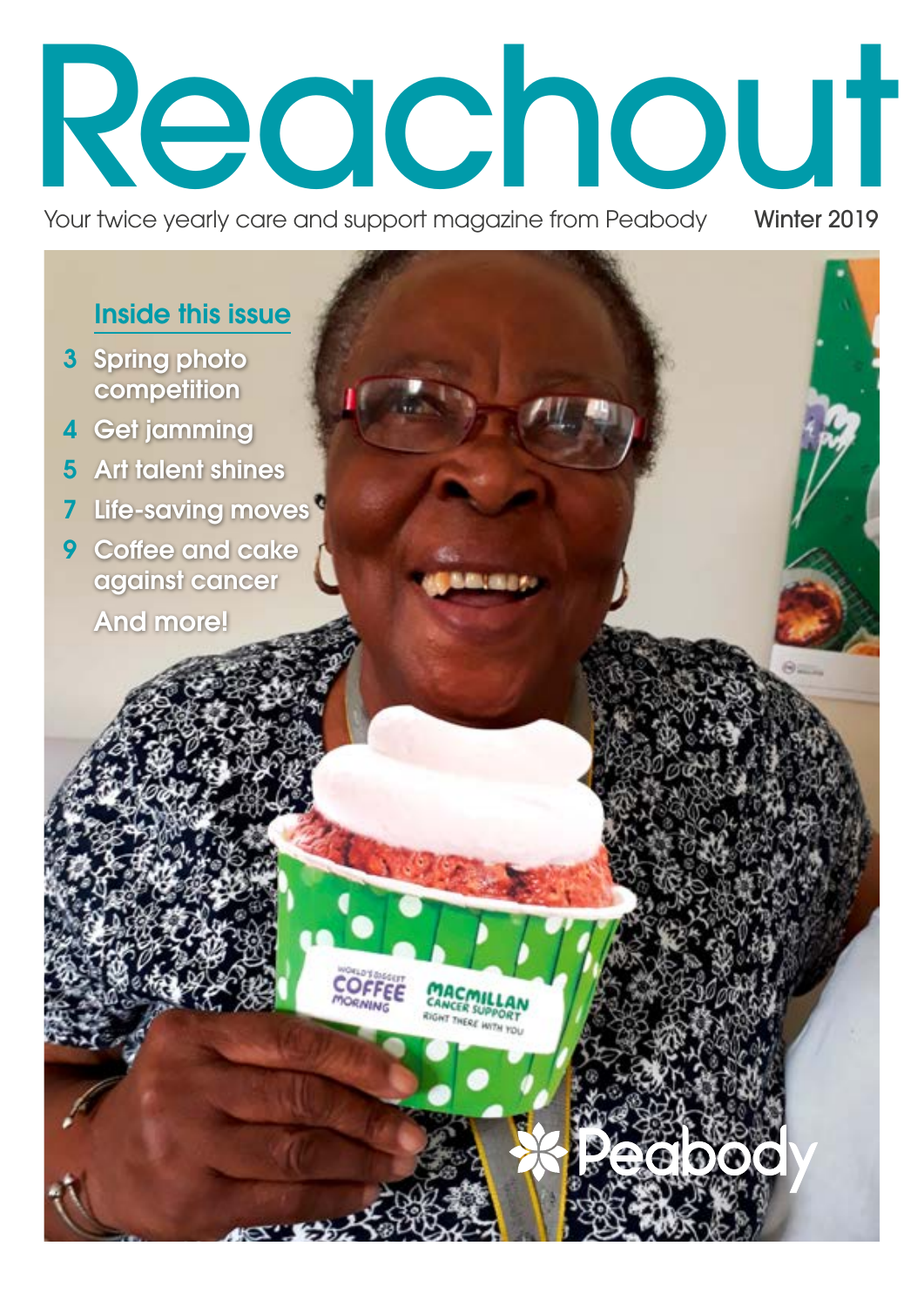# **Editorial**



# Hello...

It's the *Reachout* pantomine special

with festive thanks to Allan James Winstanley

*Cinderella*, *Snow White* and *Beauty and the Beast* are French stories... and Cinderella's slippers were originally made of fur, not glass

# News

### New wifi service will bring free use of internet

The fastest and most reliable signal will be in places closest to where our technical staff put the router, a gadget which sends the wi-fi signal around your building.

A free connection to the internet is coming to 68 Peabody schemes across London, Essex and south England. And it should be up and running by March next year.

Engineers have started installing wi-fi at all the supported housing schemes we own. That means if you have a smartphone you should by next March be able to pick up a signal that lets you use the internet to do activities 'online'.

These are just some of the things a wifi link to the internet lets you do. You can:

#### **You will need to register first and some websites will be blocked.**

- claim or make enquiries about welfare benefits
- look for and apply for training courses or job vacancies
- find out what is going on in your neighbourhood – or the world
- watch films or TV, including an entire series, when you want
- use services like Skype or Facetime to make video calls to friends and family far away
- play interactive games.

#### **What equipment can you use to pick up the wi-fi signal?** Once you've reaistered:

- a smartphone
- a tablet, laptop or desktop computer.

And while the network can be used by lots of users at once, if people use it for activities that take up lots of 'space', you may find your connection is slow or cuts out.

### **What can you do with wifi?**

Welcome to the autumn/<br>winter edition of Reach<br>the power shout events and project winter edition of *Reachout* magazine, bringing you all the news about events and projects from the last six months in our care and support services in London, Essex and the south east.

> **If you have any questions about wifi or how you can use it, just ask your support worker.**

### About Reachout

**Havering** 01708 776 770

**Pictured right is the** *Reachout* **editorial panel, which decides what goes into each issue.** 

**The panel is made up of customers and a few staff and meets twice a year. If you'd like to join the panel, ask your support worker to contact editor Alexandra Marshall.**

**Customers write some of the stories in** *Reachout***. Some are written by staff. If you would like** 



**to write an article for** *Reachout*  **or to report news other readers might find interesting, please tell your support worker.** 

### **Contacts**

# Could you be our next cover photographer?



I find it hard to believe Christmas is nearly here – where does the time go? But the festive season always reminds me of the importance of helping people less fortunate. This is demonstrated brilliantly on page 9's story of the two MacMillan coffee mornings. How lovely that some of you have made time in your busy lives to help raise money for people going through cancer treatment.

It's also great to read about all the creativity in care and support

for mental health. The Jamz sessions in London's Link Street sound huge fun and Sebastian's paintings are absolutely wonderful, and such good therapy as well.

How wonderful too to hear how our East Sussex STEPS service helped Jane claim her pension. It just shows how important it is to check to see if you are entitled to any benefits.

I hope you all enjoy *Reachout* as much as I did and that you have a very merry Christmas and new year.

Best wishes,

Moira Griffiths Group Care and Support Director

#### Essex region

General enquiries 01268 498 500 Visiting support services Thurrock, Basildon, Castle Point, Rochford, and Rayleigh 0800 288 8883 Southend 01702 445 870

### London region

General enquiries 020 7089 1000 Visiting support services Kensington & Chelsea 020 7351 2522

#### South region

General enquiries 01273 468 010

talktous@peabody.org.uk

www.peabodycareand support.org.uk

### On the cover

Pictured is Icilda of Leander Court at the Macmillan World's Biggest Coffee Morning fundraiser. Read the full story on page 9



**The Peabody Community Foundation supports many of the projects featured in** *Reachout***. If you have ideas for a project in your area, speak to your support worker to see if you can apply to the foundation for some help.**

**※Peabody** 

### Money for good works

**Photos must be digital and at least 2MB in size or they** 

**will not print clearly.**

**Deadline for sending your digital photos to** *Reachout*  **editor Alexandra Marshall: 5pm on Friday 27 March**

**Have you taken a photo that says: 'This looks like spring to me!' Then why not share it with other**  *Reachout* **readers?** 

**Send us your best shots and our panel will decide which one should go on the cover of the summer issue of** *Reachout***.**

**Have a query? Just email editor Alexandra Marshall at Alexandra.Marshall@ peabody.org.uk**

# Planet saver: exotic holidays at home



**Extra care home Arthur Bliss, in Haywards Heath, threw a Hawaiianthemed party in summer, giving newcomers a chance to mingle with more settled tenants over food and non-alcoholic punch. 'I have not been here long and this helps me get to know people,' said Marjorie. Angie, whose mother recently moved here to be closer to family, said: 'It is a lovely place and things like this make it more special.'**

**Left to right: Bernie Forshaw, Allan Winstanley, Peter Gee, Andrew Gwilt, Laura Weir-Steele and Louise Brindley**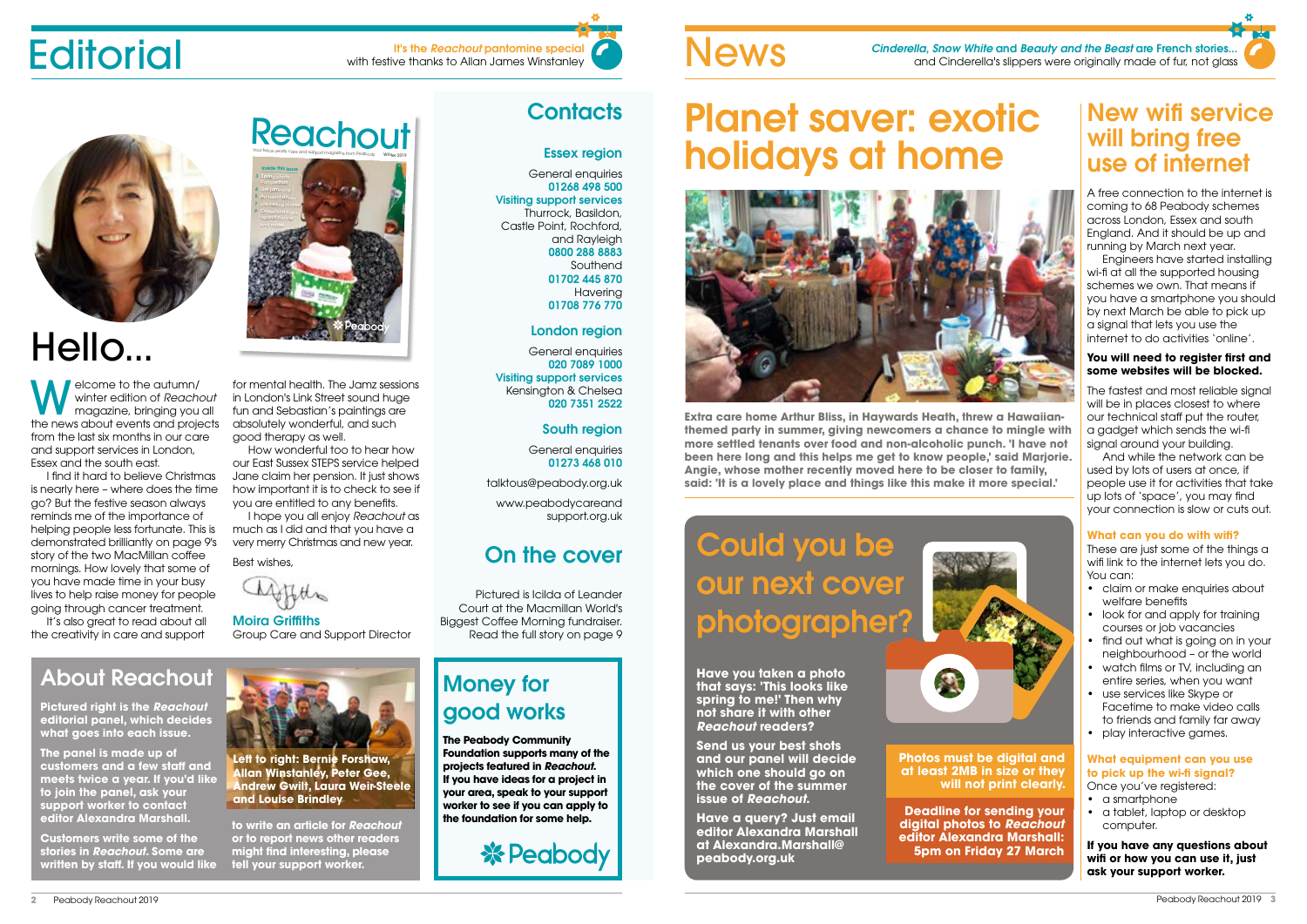# **Culture**

Snow White's wicked stepmother tried to first kill her with laces and a comb before settling on the apple



*Rapunzel* and *Snow White and the Seven Dwarfs* were German fairy stories by brothers Jakob and Wilhelm Grimm

Three regulars from dance classes we run for older people at Bethnal Green's Sundial Centre were invited to the official opening of the English National Ballet's brand new headquarters in Canning Town in September

The 60-year-old charity has for the past two years run Dancing East at the centre, in partnership with our Linkage Plus project for over-50s in Tower Hamlets.

Outreach coordinator Natasha Middleton said it was a lovely way for the community to help celebrate the ballet's move to East London.

'We were given star treatment,' Natasha said. 'We were taken around the dance studios and in one we met mayor Sadiq Khan.

'I told him about the amazing dance and movement classes for over 50s the ENB runs at the Sundial Centre and he jokingly asked if, being 48, he could take part.'

After watching a short ballet rehearsal by younger students our four were escorted downstairs to a champagne reception then off to watch twelve male dancers perform to modern music.

'We were three rows from the front and it was a beautiful show,' Natasha said.

After the show, ENB artistic director Tamara Rojo said she wanted local people in Tower Hamlets to get very much involved with the ballet.

Mayor Khan added it could bring cultural benefits to the community as well as work opportunities.

'Everyone was so welcoming and the performance was uplifting. It inspired you to dance,' said Dancing East member Juliet Rogers. Fellow member Keith Clarke agreed. 'The new building has so much potential and I didn't realise ENB did so much locally,' he said.

# National ballet goes east

### Jamz today

We began supporting Sebastian this year in a number of ways, including helping sort out some problems with his finances.

**Whether you tinkle the ivories, strum guitar or yodel in the shower, everyone is welcome to the new Jamz sessions on Fridays from 3pm at Link Street, Hackney.**

**The sessions started at our Hackney rough sleepers scheme but are open to anyone wanting to feel the joy of making music.** 

**Dancing East were special guests at the English National Ballet event** 

**Aspiring Stormzy Shaun is studying music technology and loves the sessions. 'Music wakens the soul and lifts the spirits in everyone,' he said.**

**They're the highlight of David's week. 'Bob Marley once said, "One good thing about music, when it hits you you feel no pain".'**

**All welcome, no charge, and instruments provided from guitars, keyboards and mikes to drums.** 

Capturing someone's likeness in a painting is a skill very few people have. But Sebastian captures their personality too, using just paint, brushes and paper

East Grinstead resident Sebastian was a trained architect for 20 years and worked on many well known projects. But in 2015 he had a breakdown and still suffers from anxiety and depression.

#### **Portraits and landscapes**

Our Mid-Sussex resettlement service is helping Sebastian but he is also finding it therapeutic to create portraits and landscapes using watercolours and oils.

'I wanted to find another outlet for my creativity as I had found architecture very stressful,' Sebastian said. 'This gives me a purpose and helps my self-esteem.'

Sebastian has painted portraits of family and friends but also fellow customers of the resettlement service. He's not sure where painting fits into his future plans but is trying hard to develop his skills.

'My painting has really come on over the last year. One of my paintings was shortlisted for the Royal Institute of Painters in Watercolours annual exhibition so that has made me consider exhibiting my work in the future.'

'I've been through quite a few different places and seen the difference in the level of care you get,' Sebastian said. 'But this has been the best. It's amazing.

'I tend to shut myself off but Jo and SallyAnn have really helped me deal with things. It's good to know I have support around my mental health in case anything goes wrong in the future.'





# Therapy reveals a talent right out of the ordinary

**A small sample of Sebastian's beautiful artworks, clockwise from top: sunrise, Point Blank and grandad. Point Blank was shortlisted by the Royal Institute**



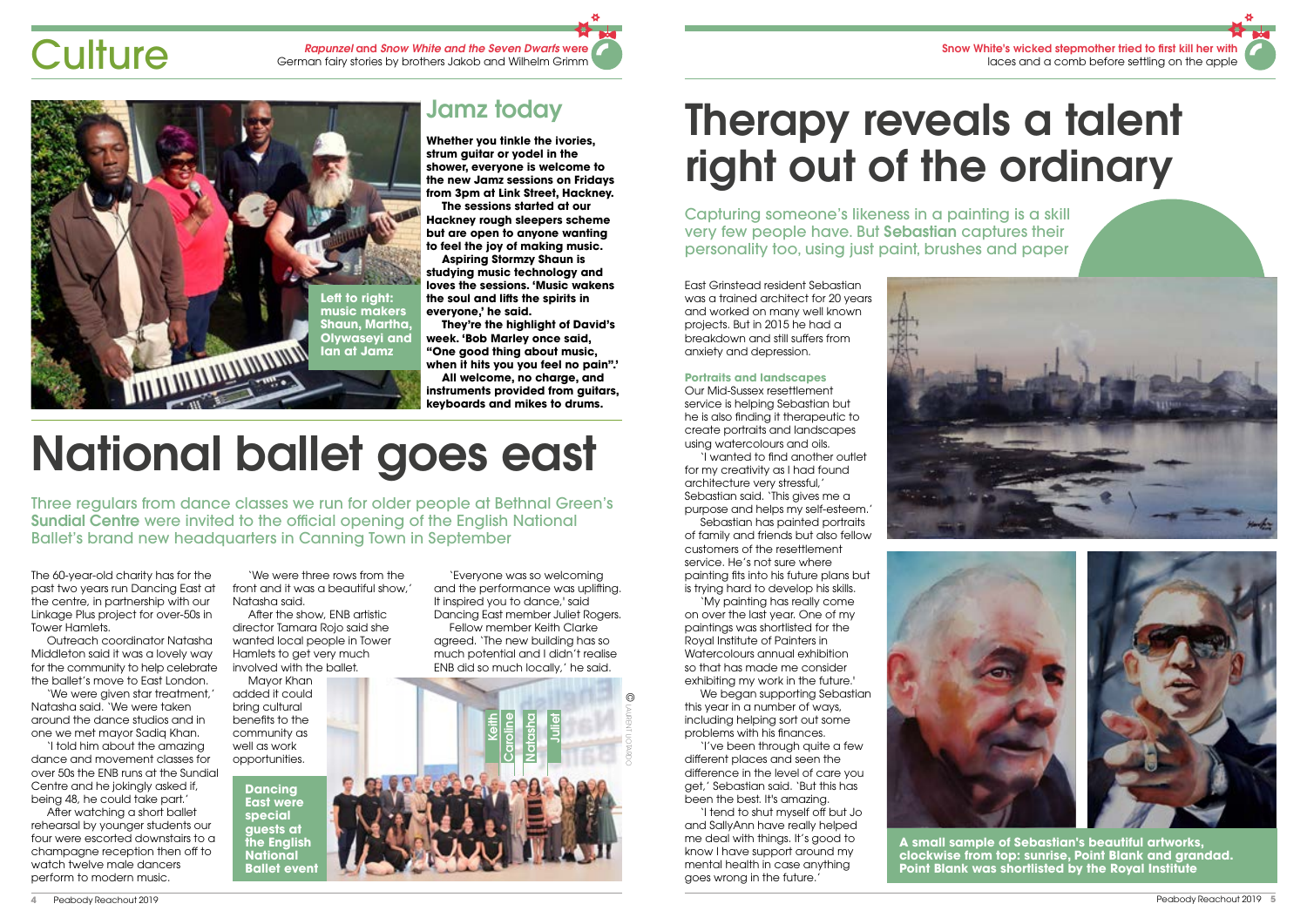### Lyman Baum, author of *The Wonderful Wizard of Oz*, wrote 12 sequels. Two were used for *Return of Oz*

Oliver Hardy played a tin woodsman in a silent *Wizard of Oz* film while Toto the dog in the 1939 film was played by Terri, a female

Gloria House, a service we run in partnership with the NHS, giving lodgings and support to homeless people discharged from hospital, has been praised by deputy mayor Sophie Linden for helping break a vicious circle that sees patients go straight back to living on the street, ending up ill again, or worse

Figures published earlier this year\* show that at least 44 homeless people have died in East London in the past five years.

#### **Forward thinking**

The Gloria House model, created by the Royal London Hospital Pathways team, offers a safe place to recover after treatment for iillness, an attack or an accident.

Gloria House staff are trained to give support for lots of varied issues to try to prevent their clients ending up back on the street.

Their success rate after nearly two years is an impressive 90%, with 58 of their 64 clients now in suitable housing, and saving close to £1.2m for the public purse. 'It's great to see these incredibly positive outcomes,' said deputy mayor Sophie Linden. Tower Hamlets clinical commissioning group (CCG) manager Maggie Jeffrey said: 'One of the main issues for the NHS is the cost of keeping people with nowhere to go in hospital so this

really helps save the NHS money.'

'It was really good,' said Grace. 'We're going to save up to go back another time.

The deputy mayor also heard first-hand accounts from some of our former clients. One woman who had fled domestic violence said she was now restarting her life. An ex-offender and drug user said he'd stopped using and was now on a special apprenticeship for people with disabilities.

Deputy mayor Linden's visit has boosted political support for our NHS partnership and Tower Hamlets CCG has agreed to carry on funding it for another two years. \**Office of National Statistics*

Their main task was promoting our Havering support and advice service but they also had a plan to help the rising number of homeless people locally. So after designing a poster to tell young people about Peabody's services and leafleting Romford, they did a sponsored walk to raise funds to make and fill 14 gift boxes for homeless people.

# High praise for scheme for homeless hospital patients

# Smart thinking



### Lessons from the ballpit

Diving into the ballpit with their babies for the first time has given a huge confidence boost to young parents from our Colchester and Braintree support schemes.

'I was embarrassed getting in with my baby,' said Demi, 'but everyone else did it so it wasn't embarrassing any more.'

Ballpits are just one of the attractions at the soft play centres for under-fives and a great way to get the babies' parents trying new things.

'Some of our parents had never been to a soft play centre or climbed into a ballpit with their children,' said organiser Linda Conway.

'We encouraged them to try everything and give the toddlers a good run around. The wobbly mirrors were a big hit, as were the slides.'

Eating lunch at a table together was even a novelty for some as not all have a table in their home.

'Tasting a milkshake before you buy it!' exclaimed Gracie later. 'I didn't even know that was allowed.'

There was a serious side to the outings. Having fun mixing with other people is a good way to boost your social skills and self-esteem. And being willing to try new things sends a great message to your children.

'Everyone else did it so it wasn't embarrassing anymore.' Demi

**Funtime: young parents share a second childhood with their own children at the soft play centres** 





### Challenge volunteers' concern for rough sleepers

Helping Havering's rough sleepers was high on the 'to do' list for 10 young volunteers who came to our Holgate House office earlier in summer

The group spent their summer break helping others locally as part of our regular initiative with local voluntary group, *The Challenge*.

The Salvation Army approved their plan and four of our group went to a drop-in session to present the boxes and meet some people who, with our support, now have a home in Havering.

The Salvation Army's Dave Chuck said the volunteers' work was very inspiring and imaginative with the goodies in the 14 parcels perfect for rough sleepers.

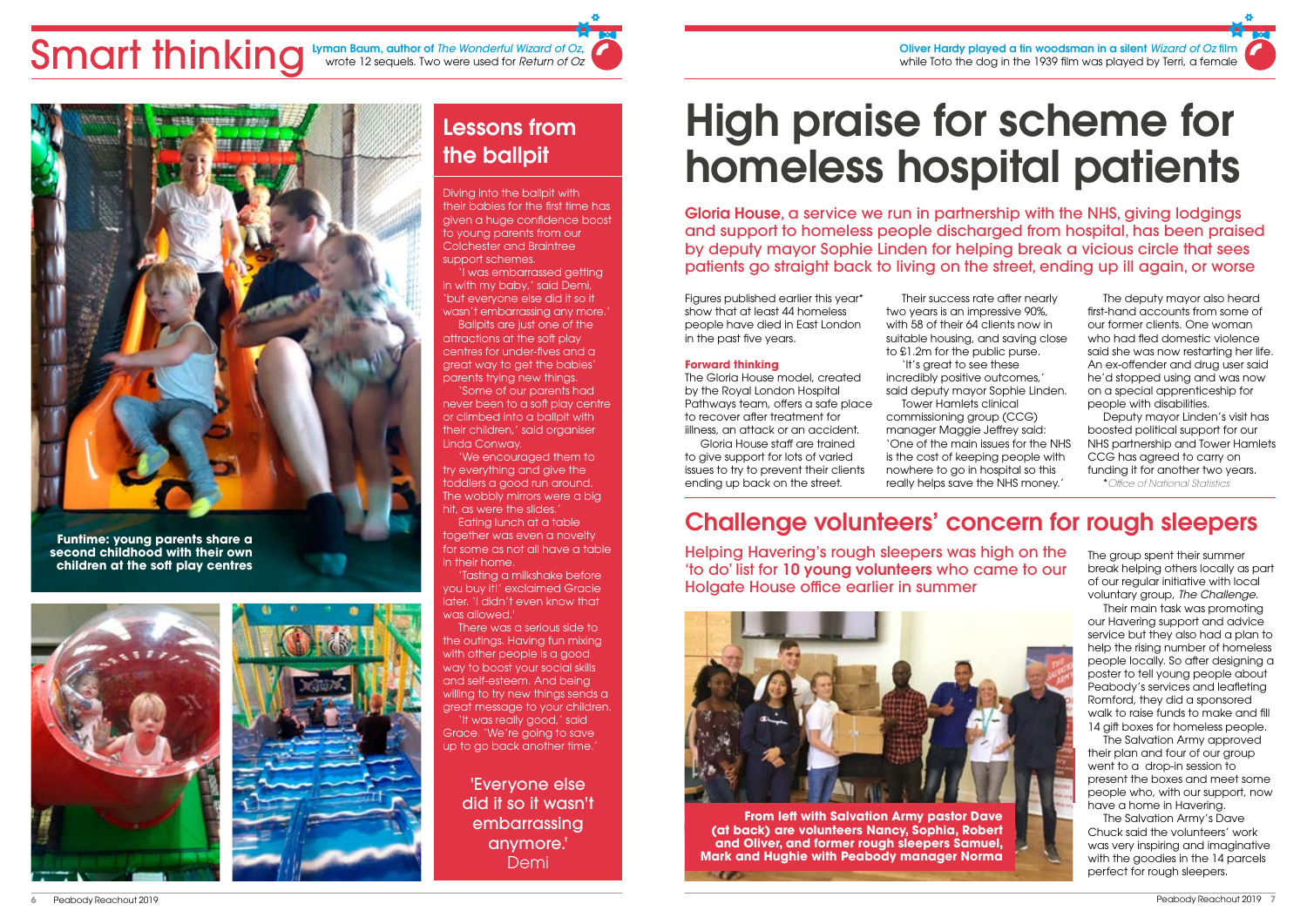The stories of Aladdin and Sinbad the sailor were originally part of the *Arabian Nights*, or *One Thousand & One Nights* The stories of Aladdin and Sinbad the sailor were originally<br>
Social Whirl The stories of Aladdin and Sinbad the sailor were originally<br>
and was one of 264 stories believed to date back to 9AD

### Our Clacton support services for people with learning difficulties have had an exciting time taking in sights over head and over the footlights

Mr and Mrs Strugnell, parents of customer Linda, who moved in last June, said they had never been invited to days like this before and were very happy to be there.

One of our schemes has a very good view of the fields used for the **Clacton Air Show** so when customers said they'd love to watch the show over a barbecue, the choice of venue was obvious.

Customers from other services were invited, along with their families. All enjoyed catching up with friends, eating good food and watching the planes.

Older People's Day went off with a swing at the Sundial Centre on 2 October with music and a show for older people from across Tower Hamlets.

 Everyone enjoyed the day and we are already working on plans for a Halloween party.

An outing to see musical **Mama Mia** at the London Theatre was months in the planning.

> You did so well getting all the different kinds of music for everyone to listen to and the food was lovely,' said Mary\*.

Clacton staff and customers from 8 and 20 Douglas Road, Honeysuckle and 777 St John's Road sorted out the tickets and booked a coach to get them to the theatre and home again.

It was well worth the effort. Everyone had a fantastic evening. Our customers knew every song and are still talking about the fantastic show and day out.

'I'd not been to London since I was a child. I loved it,' Valerie said. Barry added: 'It was brilliant. Now can we go to see *Christmas Disney on Ice*?'

### Dial O for older people at the **Sundial Centre**

A performance by our resident singing group was followed by a show by Brick Lane Music Hall.

In the afternoon everyone was in raptures after half an hour of beautiful harp music played by a gifted girl aged 11.

There was a hot and cold buffet at lunchtime, and time for a spot of knitwear shopping at Margaret's Golden Girls stall. To round off the day we all had tea and cakes.

'I loved everything,' said Shirley. 'The music, the food - it was all lovely.'

'It was an exceptional day and a good turnout,' said facilities assistant Kelly Donnelly.

And of course we also got a chance to plug a new course coming up at the centre for people with long term health conditions and to tell guests about other activities we run for older people.

\**not her real name*

The Macmillan World's Biggest Coffee Morning fundraiser got residents across Peabody's services baking and brewing to fundraise for cancer support

In Southwark, Greet Street customers cakes for the event was her way and mental health support staff raised £50 for Macmillan. Sheltered tenants and staff in Lewisham's Leander Court more than doubled that with a whopping £110.

The money will help Macmillan pay for nurses, occupational therapists, dieticians and more to support people with cancer.

Leander tenant Angela, who has twice had cancer, said baking Leander tenants also brought

of saying 'thank you' for the great treatment Macmillan gave her. along fruit and Andriani made sandwiches. Joyce's musician friend Nesta played guitar and everyone enjoyed singing, dancing and a quiz.

Tenants who were unable to leave their flats were treated to home deliveries of cake.



'Cancer is something everyone has a connection with, through family or someone they know,' said customer Robert Millar.

Ivydale support worker Jane said her own mum had been cared for by Macmillan. 'I could not thank them enough for their support,' Jane said.

Staff member Hadijah said the event meant a lot to customers who had lost loved ones to cancer. 'We gave a round of applause for Macmillan's great work,' she said.

# Giant coffee morning to fill cancer charity coffers









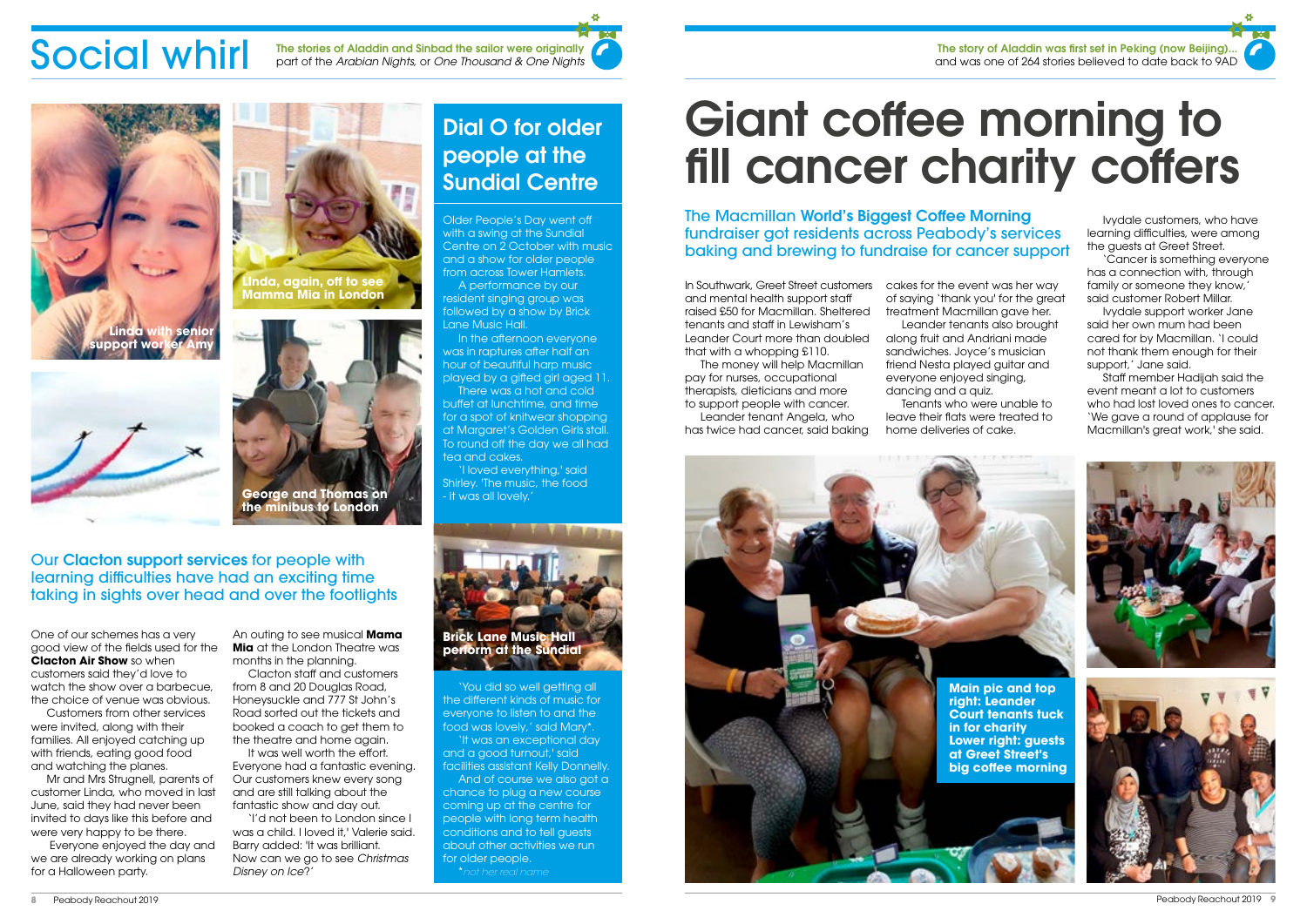Quality Street chocolates are named after... a play by *Peter Pan* author Sir James M Barrie

We've been really touched by a handwritten note from Anne Knight House tenant Joe about the help he's had from housing support worker Samantha

> **The Essex outreach team gives free, confidential support and advice to people over 16 to help make people more confident, able to live independently and aware of relevant local services. Your housing set up doesn't matter. You could be renting your home, buying it, could own it or have no home at all.**

# Timely advice

# Support worker spots landlord's errors

Samantha put a case together, made an appointment for Joe with

Joe came to our Chelmsford support scheme after his landlord served notice on him for unpaid rent. Joe had needed surgery for a back problem and that left him unable to work full-time.

Not knowing his legal rights, he hadn't challenged his landlord. Instead he sofa-surfed after the court case, deeply distressed by the debts he now owed.

But after he moved into Anne Knight House, detective work by Samantha found Joe's landlord hadn't followed the law.

He had failed to put into a tenancy deposit scheme the money Joe had paid upfront before moving into the flat. Doing this has been law since 2007.

> We were able to give some helpful advice to people on the day, but also gave out our details so they can be passed to people we heard of who need support.

Citizens' Advice and wrote a letter for him to take setting out his case. is Joe's deposit enough to cover most if not all of his rent arrears, he may also have a claim for compensation and damages. beyond in helping me in multiple aspects, from dealing with my landlord and court and even with my mental wellbeing,' Joe wrote. friendly and understanding, 'and

It now looks likely that not only 'Samantha has gone over and He said Samantha was very

easy to open up to'.

'It's rewarding being able to make a difference to tenants like Joe,' Samantha said. 'I work with a brilliant team and our managers encourage us to fight for those who for whatever reason cannot fight for themselves.'

It wasn't exactly straightforward. Jane didn't have a bank account, a National Insurance number or any ID bar an expired passport.

### Essex outreach is Basildon's Pride

Scott and Diane from our Essex outreach support team went along to Basildon Pride in September to spread the word about our service, say hello to a few of the people we support and catch up with some who've moved on and up. with a parade through town and into Gloucester Park with about 1,500 supporters. Beautiful music and matching weather made for a lovely warm atmosphere. with aift bags and gave out all 200. The bags had leaflets about the service but also a few practical items like a £1 coin for a shopping trolley, a card wallet, and mints.

It was an amazing day, starting Our pair had gone kitted out

# STEPS pension surprise for retired nurse saves the day

A retired nurse and her partner have been saved from homelessness after support service STEPS tracked down the old age pension she had no idea she was even allowed to claim

'I never even thought I could claim a pension,' said Jane. 'We're both war babies and just used to managing with what we have.'

Jane had a long career, as a general nurse, cancer nurse and army midwife, before moving to Bexhill to care for her parents.

She met David\* two decades ago while recovering from a hip operation. After two years they moved in together and lived frugally for 20 years on David's £125 a week pension.

#### **Tenancy shock**

But then came bad news from their landlord. Problems with his mortgage meant he would have to sell the flat they called home.

Jane and David tried the council, who put them in touch with STEPS, our visiting support service for older people in Hastings and Rother.

STEPS support workers Indra and Derek quickly realised that Jane had never applied for her state pension so Indra got to work.

Indra focused on the National Insurance number first. Without it there'd be no pension.

Retrieving it was going to take more than six weeks but, with it, they could re-open Jane's long dormant bank account and apply to have her pension backdated.

While this was going on, Jane and David had their names added to the housing register but that was no guarantee they'd get a home before the flat was sold. Their troubles were far from over.

Another three months passed before Jane's pension was reinstated. And with it came a back payment.

Jane and David were astonished. The sum came to an incredible £121,000!

Jane and Indra had a lightbulb moment - why not use the money to buy the flat Jane and David were renting? Within a week Jane and David's offer was accepted by their landlord.

With Jane's pension the couple now also have a much healthier income. Jane is, with Indra's help, getting attendance allowance as well. And an occupational therapy assessment should help the couple to manage more easily around their 'new' home.

 'We simply don't know where we would have ended up without Indra's help and that was so stressful,' Jane said.

'It's so wonderful to feel settled and able to stay in my home! I had no idea I could apply for a pension, let alone get it backdated.

'Their expertise has been invaluable, they have been really kind and approachable. I would recommend their service to anyone.' \**not his real name*

**If you aren't sure whether or not you are entitled to a state pension, please speak to your support worker.**

**STEPS is a free short-term support service for people in Hastings and Rother who live in their own home. It helps people aged 65 or older, or aged 18 or over with a longterm physical health need. STEPS is commissioned by East Sussex Council's supporting people team.**

'It's so wonderful to feel settled and able to stay in my home! I had no idea I could apply for a pension, let alone get it backdated.' Jane

'Samantha has gone over and beyond in helping me in multiple aspects, from dealing with my landlord and court and even with my mental wellbeing.' Joe





**Diane and Scott at Pride**